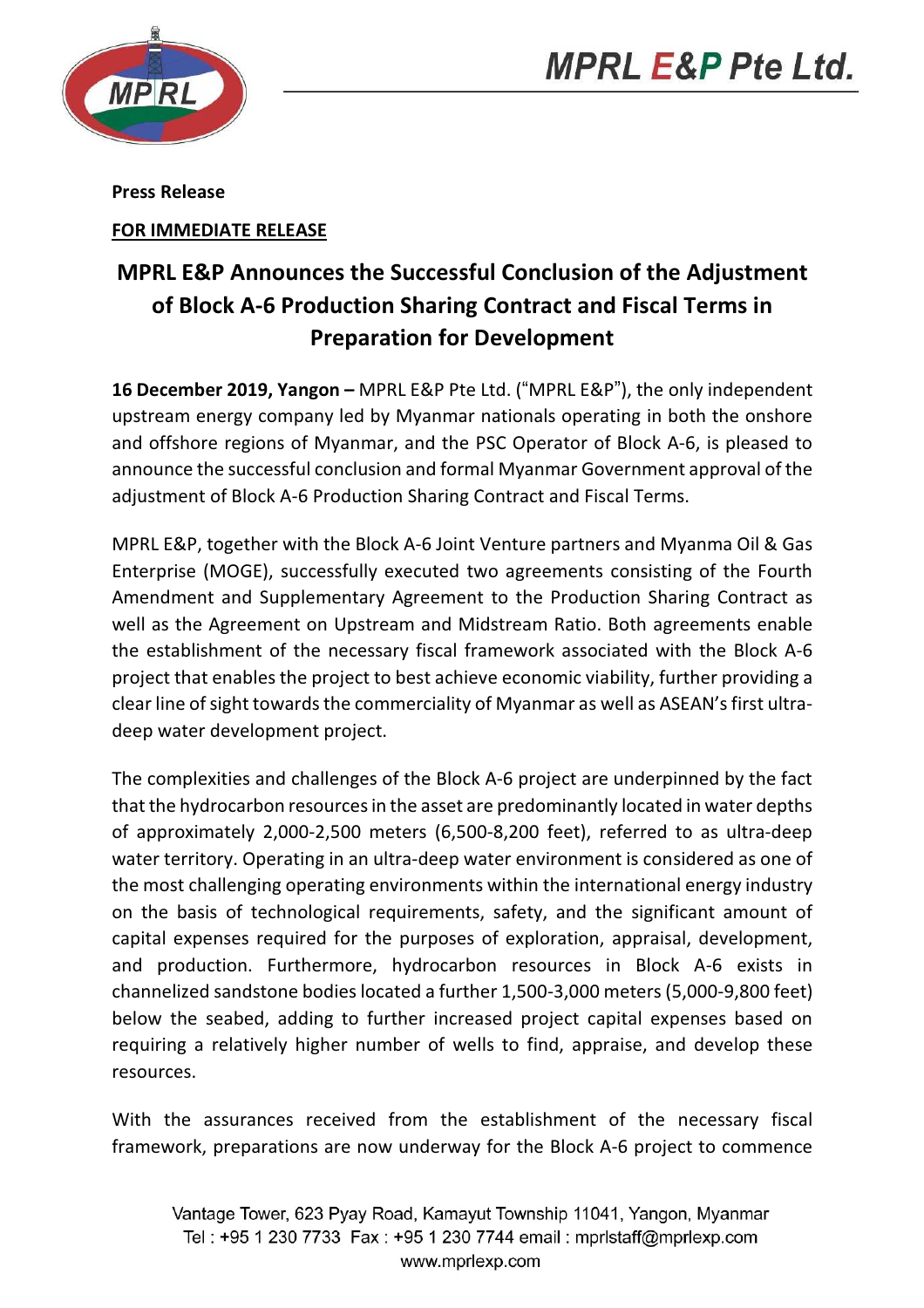Front End Engineering Design (FEED) and to engage with prospective off-takers/buyers of the natural gas to be produced from the asset.

Chief Executive Officer U Moe Myint said: "The execution of the two agreements associated with the adjustment of the Block A-6 Production Sharing Contract and Fiscal Terms is a significant milestone achievement for the project, the joint venture partners, and our key stakeholders, the most important of which being the resource owners consisting of the people of the Republic of the Union of Myanmar. I extend my sincere gratitude and appreciation towards the Ministry of Electricity and Energy as well as the Union Government for their continued support and guidance in collectively achieving this milestone and look forward to delivering the nation and the ASEAN region's first ultra-deep water development project at these water depths. I am further proud that MPRL E&P, the founding and initially the sole venturer of Block A-6, after achieving the first gas discovery in Block A-6 almost 8 years ago, is one step closer towards realizing the significant potential that lies within this asset together with our joint venture partners. I take this opportunity to reinforce MPRL E&P's commitment towards furthering the energy security of our nation and provide my assurances towards identifying and pursuing opportunities that will enable rapid development of the project with the intent to be able to achieve first gas production in line with the Union Government's needs and desires."

## **Background**

- Block A-6 is located in the Ayeyarwady Region some 80 km West of the City of Pathein.
- MPRL E&P signed the Block A-6 Production Sharing Contract (PSC) with Myanma Oil & Gas Enterprise (MOGE) on 18 January 2007. MOGE is the regulator of the Petroleum Industry in Myanmar, and is also recognized as the National Oil Company (NOC) under the Ministry of Electricity and Energy.
- Block A-6's location is challenging in that the eastern region of the asset lies in shallow waters (water depths up to 300 meters) whereby the western region of the asset lies in an ultra-deep water environment in water depths of 2,000-2,500 meters (6,500-8,200 feet). There is a steep subsea slope along the seabed between the shallow water and ultra-deep water regions.
- MPRL E&P, as the only venturer in Block A-6 at the time, carried out an extensive data acquisition and interpretation program from 2007-2011, which included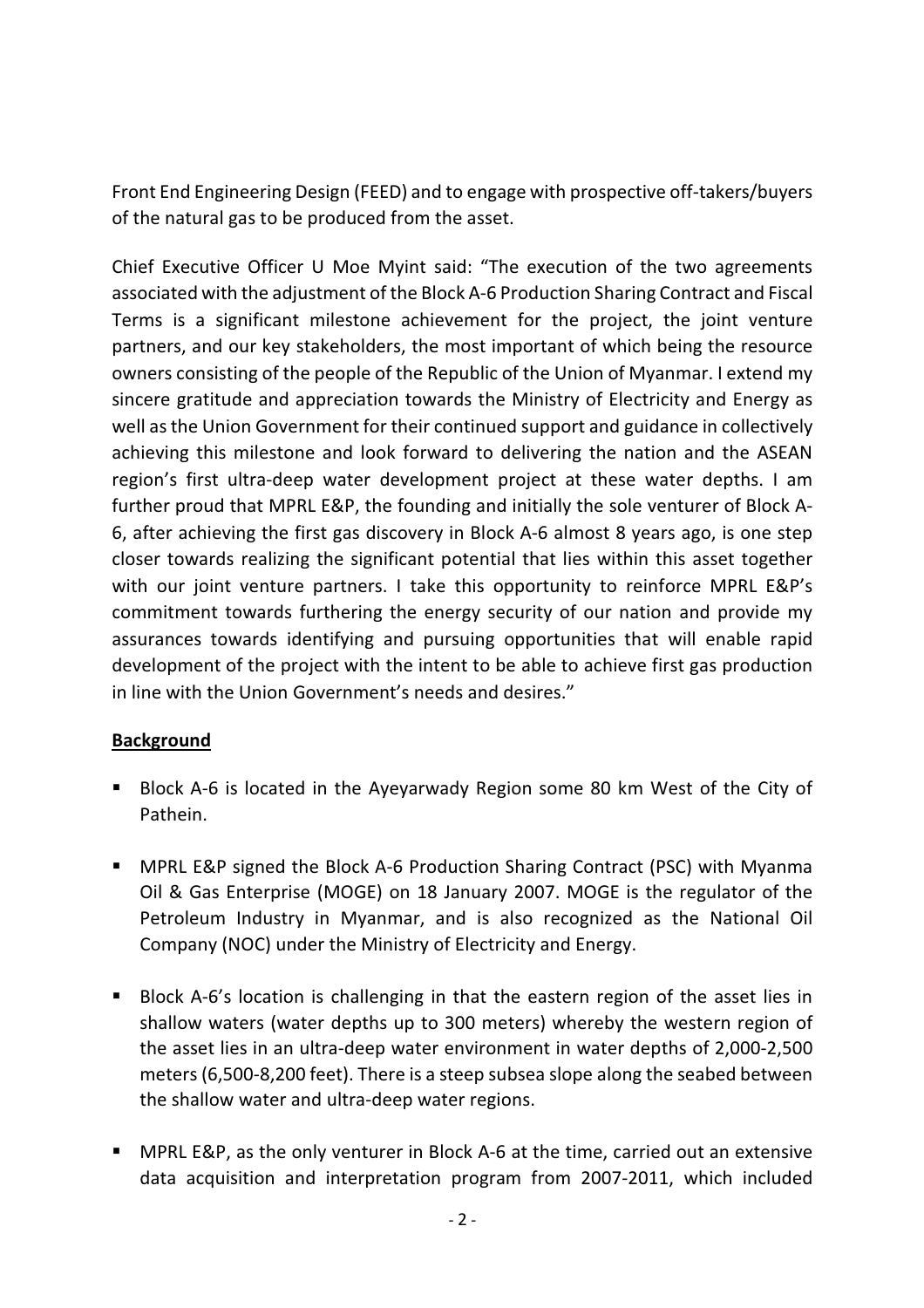multiple geologic field surveys along the entire western Myanmar coastline, the acquisition of 1,955 line-km 2D seismic survey in both the shallow and ultra-deep water regions of the block, and the acquisition and processing of the block's first 554 sq-km 3D seismic survey, the first such survey acquired in Myanmar for exploration purposes.

- In March 2012, MPRL E&P achieved the first gas discovery in Block A-6 during the Pyi Thar exploration drilling campaign. Exploration well Pyi Thar-1 was drilled in 211 meters (691 feet) of water depth and reached a total depth of 1,398 meters (4,585 feet). Wireline formation evaluation confirmed the presence of a gross gas column of 18 meters (60 feet) and 6 meters (20 feet) of net gas pay in good quality sandstones.
- MPRL E&P, through the first gas discovery achieved in Block A-6 through the Pyi Thar exploration drilling campaign, proved the presence of an active petroleum system in Block A-6 in a new petroleum basin. Geological studies have shown that the reservoir sandstones/channels in Block A-6 trend in an East-West direction indicating their origin to be from an ancient Paleo-Ayeyarwady River system. Accordingly, this is now referred to as the Western Ayeyarwady Basin. By contrast, the Shwe Gas Field involves reservoir sandstones/channels that trend in a North-South direction indicating an origin from the Ganges-Brahmaputra System.
- Woodside farmed-in to Block A-6 to become a coventurer in 2013. In the same year, a new 1,700 sq-km 3D seismic survey was acquired over a large structural lead originally mapped by MPRL E&P on its 2D seismic survey acquired in 2009. Total farmed-in to Block A-6 to become a coventurer in 2015.
- **IMMED 10** Immediately following the international oil industry downturn in 2015 when oil prices dropped to as low as US\$28/barrel, the Block A-6 joint venture was one of the very few joint ventures in the world that undertook an aggressive back-to-back exploration and appraisal drilling campaign with four additional ultra-deep water wells drilled in the Block during the period of 2015-2018.
- The second exploration well drilled in Block A-6, Shwe Yee Htun-1, was spudded in November 2015 in 2,030 meters (6,660 feet) water depth and reached a total depth of 5,306 meters (17,408 feet). Final wireline formation evaluation confirmed the presence of a gross gas column of 130 meters (426 feet) and 33 meters (108 feet) of net gas pay thickness. Gas samples were collected and tested to officially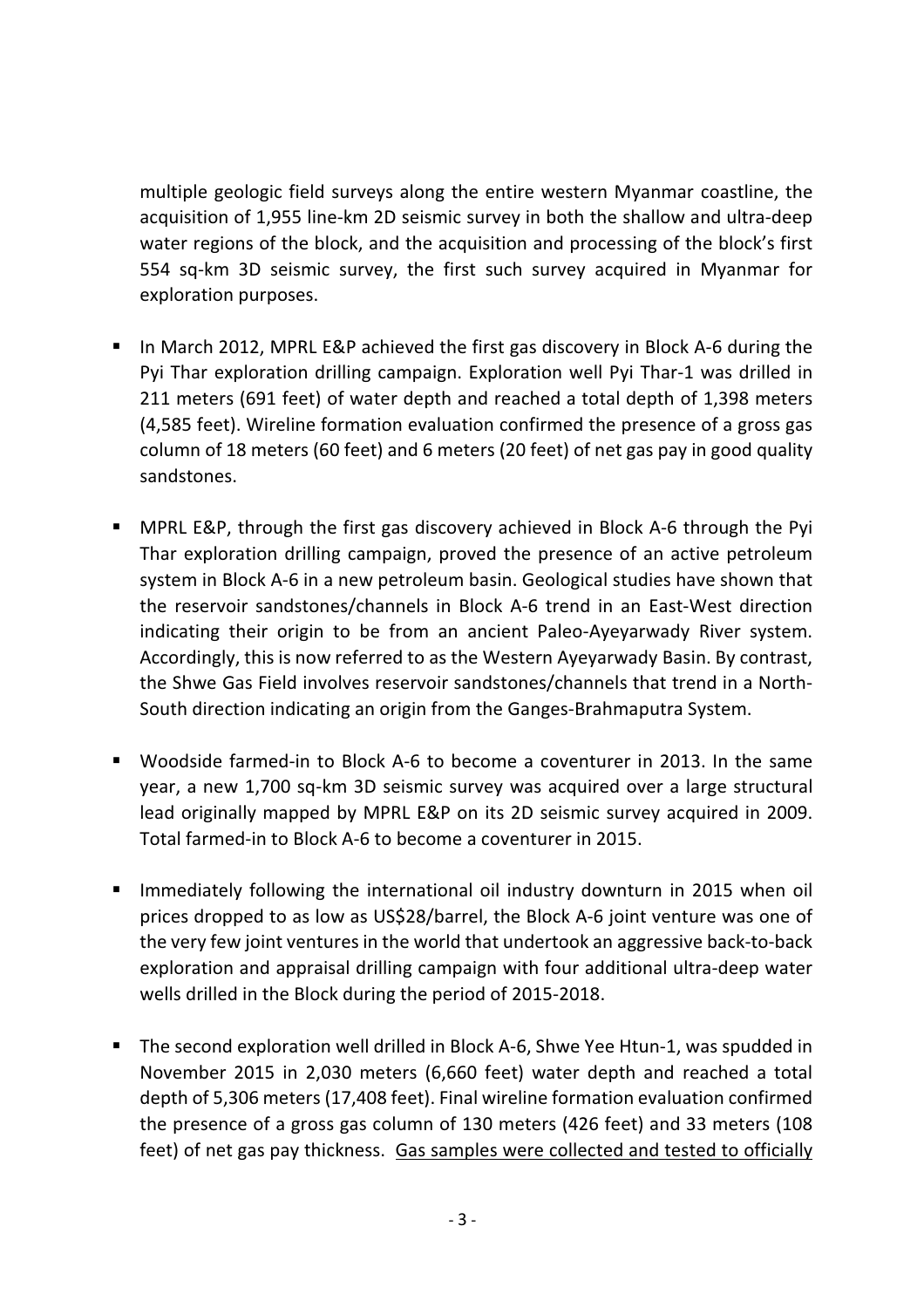confirm the commercially viable gas discoveries with an announcement made on 4<sup>th</sup> January 2016, Myanmar's Independence Day.

- The 2017 Block A-6 Appraisal Drilling Campaign included the drilling of the Pyi Thit-1 and Pyi Tharyar-1 wells, the third and fourth wells that were drilled in the block.
- Pyi Thit-1 was spudded in June 2017 in 2,001 meters (6,565 feet) water depth and reached a total depth of 4,570 meters (14,993 feet ) in a dedicated sidetrack. The well intersected a gross gas column of 65 meters (213 feet) and 36 meters (118 feet) of net gas pay thickness. Well testing in the form of a drill stem test (DST) flowed about 50 million standard cubic feet per day of gas through a 44/64" choke, limited by the capacity of the testing equipment on board, and meeting the threshold for commercial gas flow rates.
- Pyi Tharyar-1 was spudded in August 2017 in 2,449 meters (8,035 feet) water depth and reached a total depth of 3,280 meters (10,761 feet). Pyi Tharyar-1 holds the record for the well drilled in the deepest water depth in the history of the petroleum industry of Myanmar. The well intersected a gas column subcommercial at this stage.
- Shwe Yee Htun-2, drilled in 2,325 meters (7,628 feet) water depth to a total depth of 4,850 meters (15,912 feet). The well exceeded expectation by showing the presence of 41 meters (135 feet) of net gas sands in a 143-meters (469 feet) gross gas column (all true vertical thicknesses), much of it below the depth of the measured Shwe Yee Htun-1 gas column. The test confirmed a gas flow rate up to 53 MMscf/d through a 40/64" choke, limited by the testing equipment on board the drill ship, and with strong reservoir support. The test also proved excellent communication throughout the reservoir between the two wells, extending the gas column to some 237 meters (778 feet). The results proved to be a strong encouragement for the A-6 joint venture to enter into studies to prove the commerciality of the gas discoveries of Block A-6.
- MPRL E&P is the Operator of the Production Sharing Contract (PSC) of the block with a 20% participating interest along with Woodside Energy (Myanmar) Pte Ltd. and Total E&P Myanmar, each holding 40% participating interest. Under the Joint Operating Agreement, Woodside is the technical joint-operator.

## All media enquiries to be addressed to: